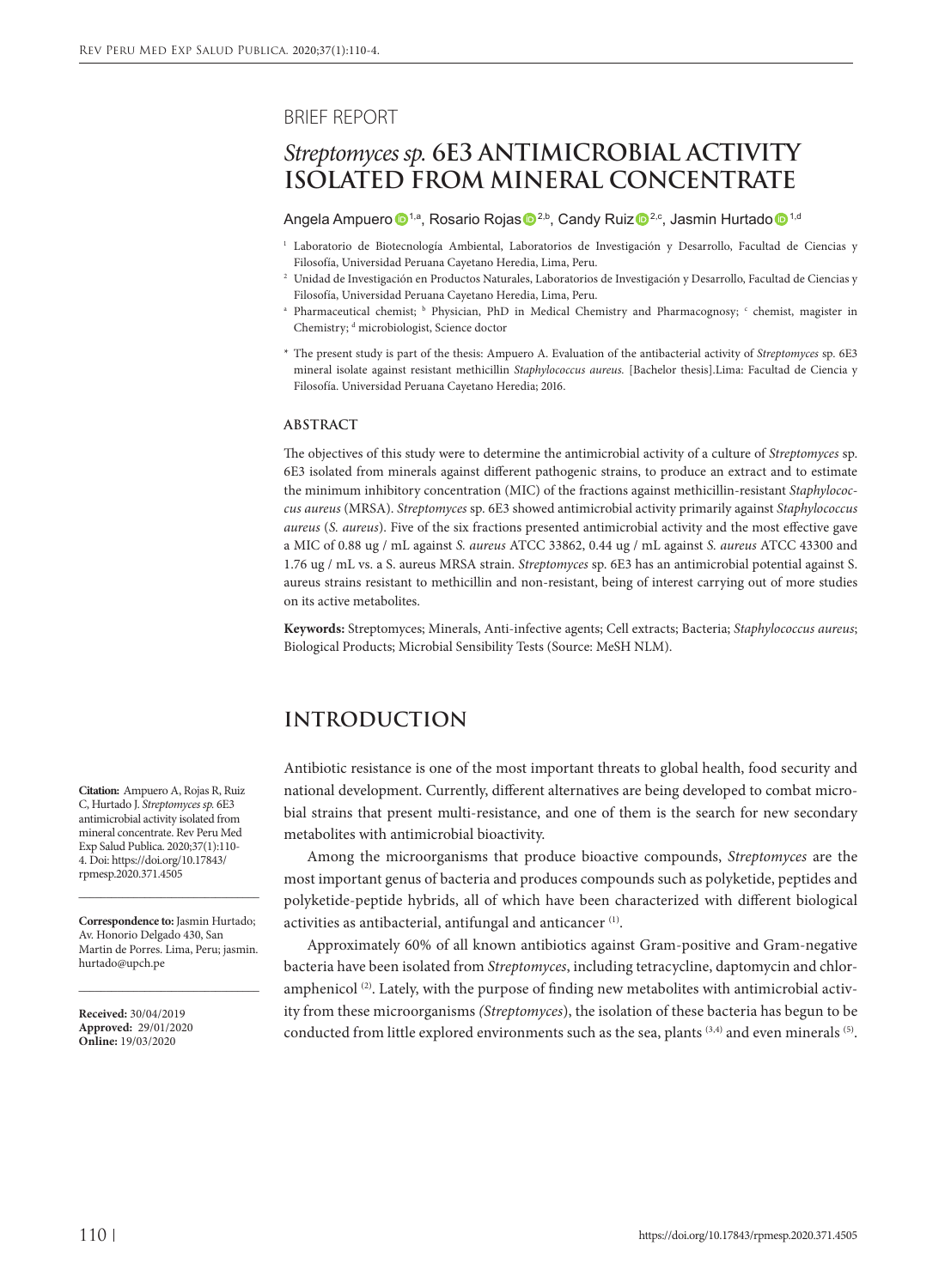In Peru's marine environments, species with antibacterial activity have been found in strains of methicillin-resistant *Staphylococcus aureus* (MRSA) and vancomycin-resistant E*nterococcus faecalis* (6) and also a strain capable of acting against pathogenic strains resistant to beta-lactams (7).

This study aims to determine the antimicrobial activity of cultures and metabolic extracts of *Streptomyces* sp. 6E3 against different pathogenic enterobacteria, such as *Staphylococcus* aureus and *Candida sp.*

## **THE STUDY**

Experimental study to analyze the antimicrobial activity of the *Streptomyces* sp. 6E3 strain. This strain was isolated from minerals and identified previously, phenotypically and genetically (5). The strains confronted with *Streptomyces* sp. 6E3 were *Escherichia coli* ATCC 25922, *Staphylococcus aureus* ATCC 33862, Proteus mirabilis ATCC 12453, *Salmonella typhimurium* ATCC 25241, *Shigella sonnei* ATCC 25931, *Candida albicans* ATCC 90028, *Staphylococcus aureus* ATCC 43300 (MRSA) and *Staphylococcus aureus* (MRSA), from Instituto de Medicina Tropical Alexander Von Humboldt (Lima).

The production phase was determined by means of the antimicrobial activity test, in which the double-layer method of Singh *et al*. was used. (8) Cultures of Streptomyces sp. 6E3 sown in the center of the XGAL agar from 3, 5, 7 and 10 day growth plates were compared to strains of *Escherichia coli* ATCC 25922 and Staphylococcus aureus ATCC 33862. During these growth stages, colony growth was observed as well, both microscopically and macroscopically.

We used the double layer method of Singh *et al*. to screen the antimicrobial activity of the strain (8). The experiment was carried out twice against each pathogenic strain. For the extracts and fractions, the agar diffusion method modified by Rojas et al. was used <sup>(9)</sup>.

Ethyl acetate solvent was used for the preparation of the extracts. Thirty XGAL plates were sown and, with the aid of a micropipette, 3 ml of the solvent was added to the culture. The cells moistened by the solvent and the supernatant were swept and collected in Falcon tubes. The content from the mentioned tubes was homogenized with ultrasonic agitation for 15 minutes at room temperature. The tubes with the lysed cells were centrifuged for 10 minutes at 5000 rpm. The supernatant was then removed and the ethyl acetate solvent, evaporated, first in a rotavapor with a pressure of less than 250 millibars and in a water bath at 40 °C, and then with a nitrogen gas stream, until 147 mg of extract was obtained, which was kept at -20 °C until use.

### **KEY MESSAGES**

**Motivation for the study:** The increasing microbial resistance due to the indiscriminate use of antibiotics, requires the development of new alternatives, such as the use of microorganisms isolated from poorly studied environments.

**Main findings:** It has been possible to identify a strain of Streptomyces 6E3 isolated from minerals with the capacity to inhibit methicillin-resistant *Staphylococcus aureus.*

**Implications:** Obtaining microorganisms that could become an alternative treatment would help solve the public health problem we are facing.

A reverse-phase thin-layer chromatography (TLC Silicagel 60 RP18 from Merck®) with a mobile phase of acetonitrile (water in a ratio of 2:1) was performed on this extract to observe the number of compounds under a UV lamp at 254 nm and 366 nm. In addition, an antibiogram was performed by the diffusion method with discs to observe whether the desired antimicrobial effect was still present.

We used a glass column packed with silica gel RP60 from Merck®, pre-washed with methanol for the extract fractionation. 50 mg of the extract were dissolved in 400 uL ethyl acetate. The mobile phases were 20 mL of acetonitrile and water in ratios of 1:1 (v/v), 1:2, 6:4, 7:3, 8:2, 9:1 and 10:0. The fractions were collected in test tubes up to a volume of 4 mL and were subjected to reverse-phase thin-layer chromatography using an acetonitrile mobile phase: water, in a ratio of 3:1.

The chromatographies were observed under UV light of 366 nm. The fractions that presented similar chromatographic profiles were collected and the solvent was removed by means of the rotary evaporator. Finally, six fractions named A, B, C, D, E and F were obtained. A thin layer chromatography and an antibiogram, according to the disc diffusion method, were conducted again on the six fractions, to observe which of the fractions had the antimicrobial effect.

The method of Wiegan et al. <sup>(10)</sup> was used to determine the minimum inhibitory concentration (MIC). As positive control, vancomycin was used for MRSA strains, and penicillin for *Staphylococcus aureus*, which ranged from 120 to 0.06 ug/mL. The negative control was a Mueller Hinton broth inoculated with a standard strain; the blank one was a sterile broth. The six fractions were dissolved in 400 uL dimethyl sulfoxide (DMSO) to prepare stock solutions, and make the respective dilutions. The amounts of the fractions used to make the stock solutions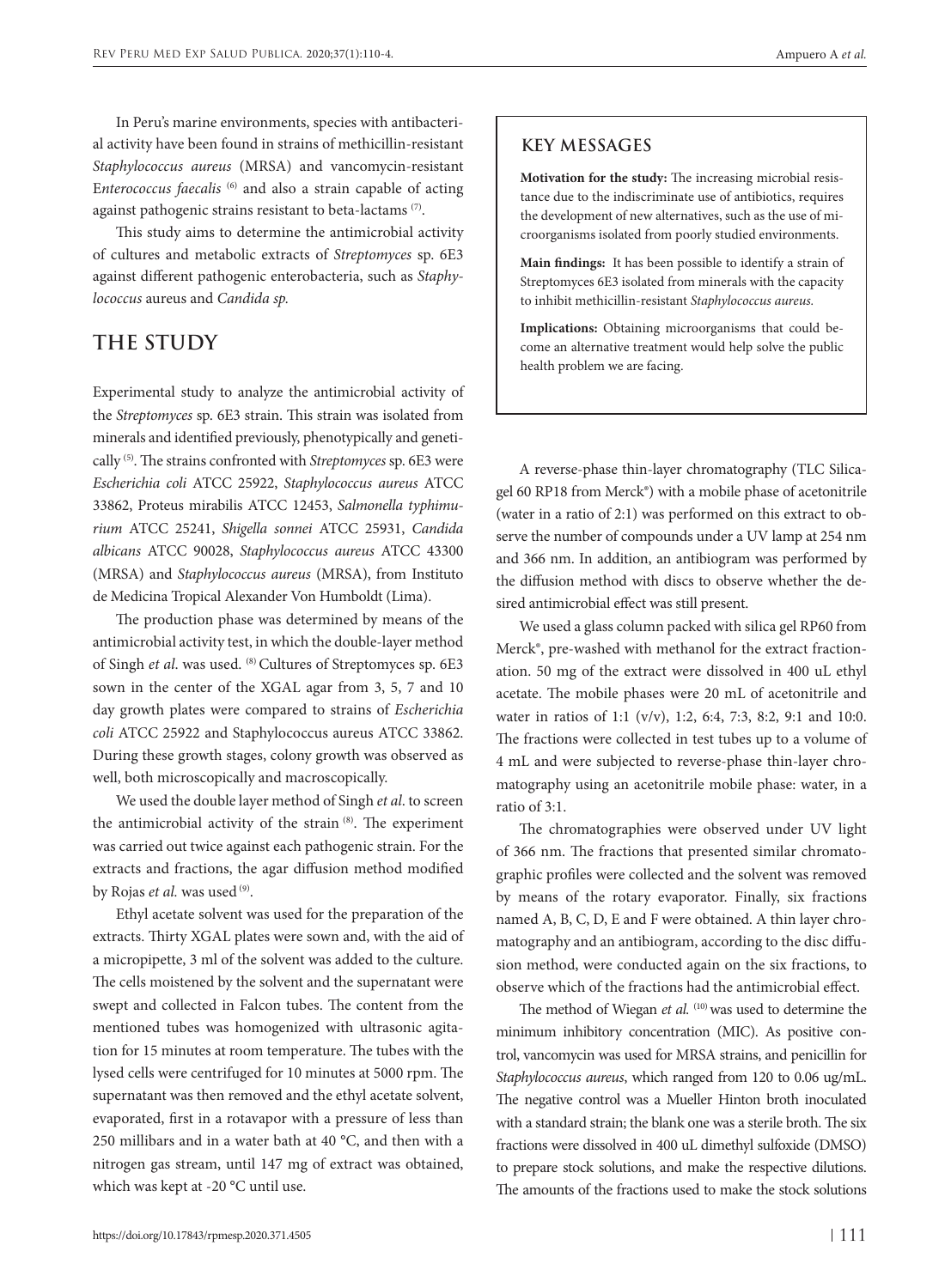were as follows: 0.5 mg of the B fraction; 0.5 mg of the C fraction; 0.5 mg of the D fraction; 2 mg of the E fraction; and 1 mg of the F fraction.

The microplate was incubated at 37 °C for 24 hours. The results were obtained by two methods: a) triphenyltetrazolium chloride was used, in which the color change of the microwell contents to red indicated microbial growth, and b) the microplate was placed in an ELISA reader, in which only turbidity was measured. The MIC was found by means of absorbance versus concentration curves, according to the methodology of Devienne *et al*. (11)

Descriptive statistical analysis was performed to analyze the results of antimicrobial activity tests by the double layer and disc diffusion method.

# **RESULTS**

Antimicrobial activity was observed in the 7- and 10-day cultures, which was related to the macroscopic observation of a reddish substance in the colony, while microscopically spores were observed, indicating the end of its mycelial phase (Figure 1).

In screening with *Staphylococcus aureus* ATCC 33862, *Staphylococcus aureus* ATCC 43300 (MRSA) and *Staphylococcus aureus* clinical strain (MRSA), inhibition halos from 21.5 mm to 42 mm in diameter were observed. All other strains were found to have inhibition halos of 1.5 mm to 3 mm, so the three Staphylococcus aureus strains were continued.

An extract of 141.9 mg was obtained, from which six fractions named A, B, C, D, E and F were obtained and six chromatographic spots numbered 1, 2, 3, 4, 5 and 6, respectively, could be identified. The thin layer chromatography performed on the fractions corroborated the presence of the same chromatographic spots present in the raw extract (Figure 2).

The antibacterial activity of the fractions was determined and inhibition halos of 8 to 15 mm were observed against *Staphylococcus aureus* strains. The D fraction showed the best activity, as well as a lower MIC unlike the rest of the fractions (Table 1 and Figure 3). The A fraction did not show any activity with the disk diffusion method, which is why the MIC was not determined

# **DISCUSSION**

Bioactive compounds are mostly produced as secondary metabolites and some of them may also be pigments (12). Many *Streptomyces* produce pigmented compounds with antimicrobial activity, such as the antibiotics actinorhodin (13) and roseoflavin (14). The reddish coloration observed in the seven-day cultures may be related to the production of some antimicrobial compound produced by this bacterium.

The Streptomyces strain used in this investigation is of mineral origin, specifically from a concentrate of arsenopyrite (5). It is evident that mining environments are very important for the search of strains with potential bioactivity, the same has been demonstrated in a study, in which Pleurostomophora sp. isolated from minerals produced anti-inflammatory compounds<sup>(15)</sup>.

Using the double-layer method (Table 1) it was observed that the Streptomyces strain, although it showed inhibition of the gram-negative strains' growth, greater activity was ob-



**Figure 1.** A) Determination of the production phase. Macroscopic observation of the *Streptomyces* sp. 6E3 colony at seven days. B) Antimicrobial activity of the strain against *Staphylococcus aureus* at seven days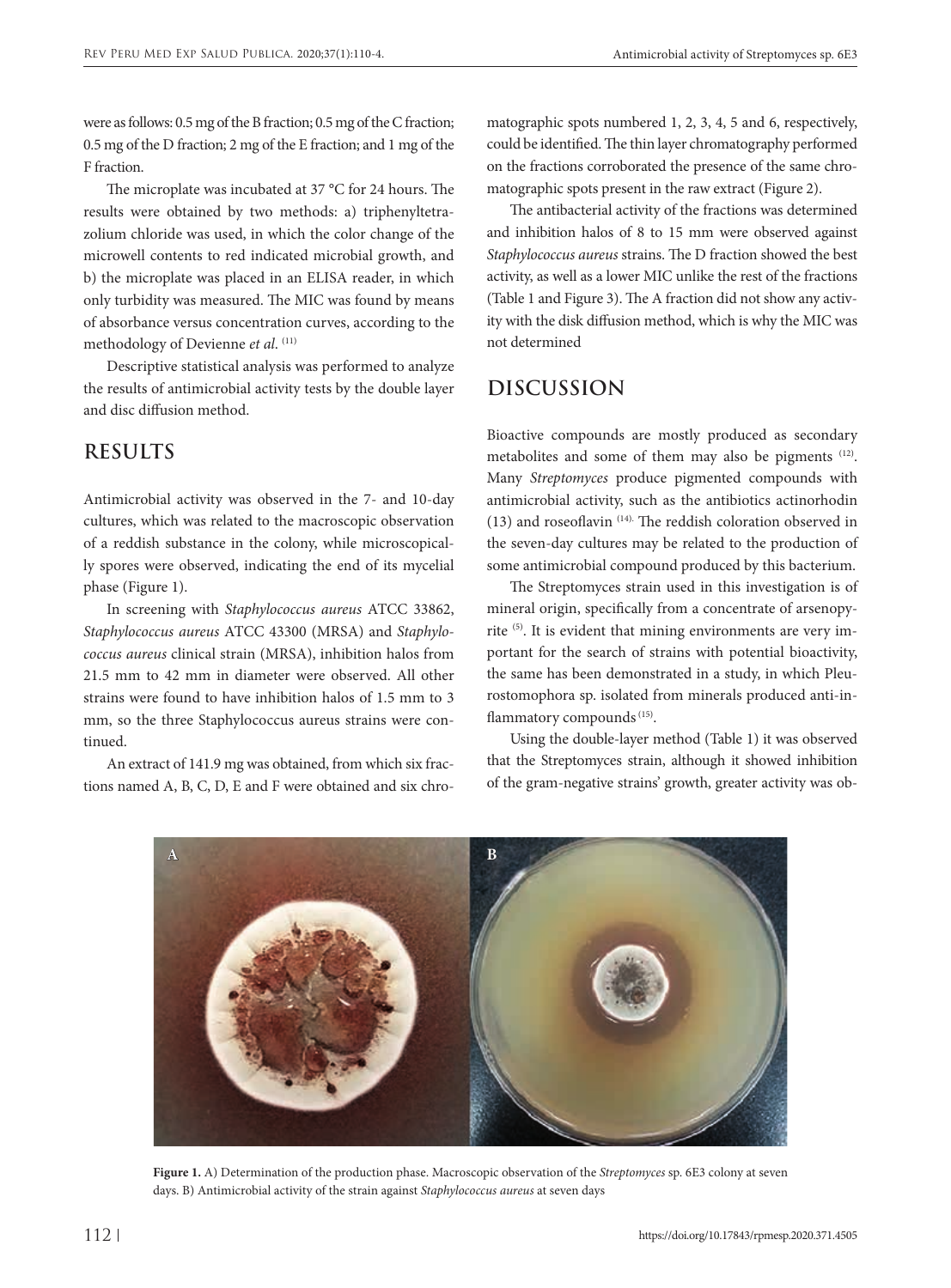

1-6: chromatographic spots; A-F: fractions; X: raw extract

**Figure 2.** Thin layer chromatography of the six fractions observed under UV lamp at A) 254 nm and B) 366 nm

tained against the group of gram-positive strains which were represented by the three strains of Staphylococcus aureus, including those resistant to methicillin. Streptomyces have been isolated from poorly studied environments, such as the marine environment. Strain RT 408, which produces a polycleotide (16), and coral associated *Streptomyces* (17), which inhibits gram-positive strains, including MRSA, have been isolated.

The extraction process was carried out by the surface sweeping of the culture plate, and it is possible that method facilitated recovery of the metabolites released by the bacteria into the environment or the ones contained within the cells.

In the case of this strain, at least six chromatographic spots have been visualized by means of thin layer chromatography (Figure 2). Many of the species of the genus *Strep-*

*tomyces* produce more than one metabolite depending on the product obtained, which is related to the solvent used and the carrying capacity according to its polarity and that of the compounds (18,19). From the metabolites found, only some would have antimicrobial activity. *Streptomyces coelicolor*, in addition to producing actinorhodin, also produces other compounds with antimicrobial activity (13) and *Streptomyces violaceusniger* produces an antibacterial and antifungal compound (20).

The results obtained from the fractions' MIC test show that the D fraction is the one with the highest antimicrobial activity and concentration. Two chromatographic spots in this fraction were separated, this indicates a higher con-

|                         | Disc diffusion method<br>Diameter of inhibition halos (mm) |                                |                                            | Microdilution method<br>MIC (ug/mL) |                                |                                            |
|-------------------------|------------------------------------------------------------|--------------------------------|--------------------------------------------|-------------------------------------|--------------------------------|--------------------------------------------|
| <b>Fractions</b>        |                                                            |                                |                                            |                                     |                                |                                            |
|                         | S. aureus<br><b>ATCC 33862</b>                             | S. aureus ATCC<br>43300 (SARM) | S. <i>aureus</i> clinical<br>strain (SARM) | S. aureus ATCC<br>33862             | S. aureus ATCC<br>43300 (SARM) | S. <i>aureus</i> clinical<br>strain (SARM) |
| Fraction A              | $\mathbf{0}$                                               | $\mathbf{0}$                   | $\mathbf{0}$                               | ND                                  | ND                             | ND                                         |
| Fraction B              | 13                                                         | 13                             | 12                                         | 8.13                                | 8.13                           | 16,3                                       |
| Fraction C              | 10                                                         | 14                             | 13                                         | 8.13                                | 8.13                           | 16.3                                       |
| Fraction D              | 14                                                         | 11                             | 11                                         | 0.88                                | 0.44                           | 1.76                                       |
| Fraction E              | 8                                                          | 10                             | 9                                          | 2.19                                | 2.19                           | 4.38                                       |
| Fraction F              | $\Omega$                                                   | 15                             | 13                                         | 8.75                                | 2.19                           | 8.75                                       |
| Vancomycin <sup>a</sup> | ND                                                         | ND                             | <b>ND</b>                                  | ND                                  | 0.12                           | 0.47                                       |
| Penicillin <sup>b</sup> | ND                                                         | ND                             | ND                                         | 0.06                                | ND                             | ND                                         |

**Table 1.** Antimicrobial activity of *Streptomyces* sp. 6E3 extract fractions against *Staphylococcus aureus* strains according to the disc diffusion and microdilution method

ND: not determined; MIC: minimum inhibitory concentration

a Used as a positive control for the methicillin-resistant *S. aureus* strain

b Used as a positive control for the *S. aureus* ATCC 33862 strain